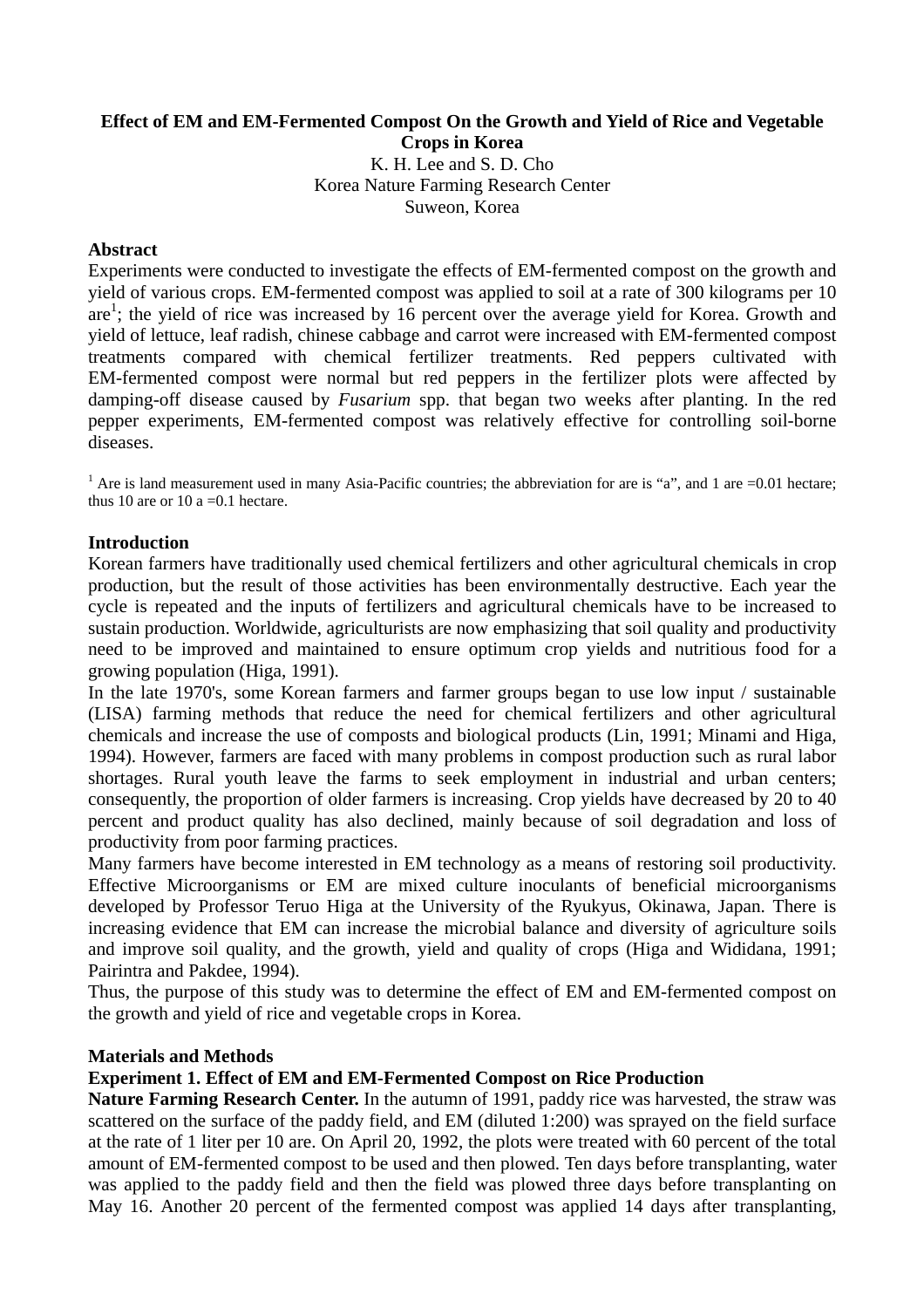while the remaining 20 percent was applied before shoot development. Each month, EM (diluted 1:1000) was applied at the rate of 100 liters per 10 are. EM-fermented compost was applied at rates of 100 kg (T1), 200 kg (T2), and 300 kg (T3) per 10 are, respectively, and was repeated three times for each treatment. Each plot was  $198 \text{ m}^2$ ; the rice variety was Akybare.

**Agricultural Experiment Station (Rural Development Administration).** In 1991, rice was harvested by combine and all of the straw was returned to the surface of the paddy field where the experiments were conducted. The soil was treated with chemical fertilizer including N-P-K at rates of 11, 7, and 8kg per 10are, respectively, for treatment T1; 1/2 of the chemical fertilizer rate plus 400 kg of EM-fermented compost per 10 are for T2; untreated control (i.e., no fertilizer or compost per 10 are) for T3; and no fertilizer but EM-fermented compost at 400 kg per 10 are for T4. The four treatments were replicated five times.

An insecticide and a fungicide were applied at four different times for treatment T1; and two times for treatment T2. No fungicide or insecticide was applied to treatments T3 and T4. Herbicides were applied two times for treatment T1 and once for T2; treatments T3 and T4 were weeded once by hand. EM was sprayed five times for treatments T2 and T4 but was not applied on T1 and T3.

# **Experiment 2. Effect of EM and EM-Fermented Compost on Red Pepper**

The Dabokhen variety of red pepper was grown in vinyl pots and transplanted on May 5th. Treatments were: T1, chemical fertilizer (N-P-K:32-20-27 kg per 10 are); T2 and T3, chemical fertilizer was not used but EM-fermented compost was applied at rates 100 kg per 10 are for T2 and 200 kg per 10 are for T3. Sixty percent of the total fertilizer was applied 2 weeks before planting, 20 percent applied 2 weeks after planting, and 20 percent applied during the mid-growth period on July 20th. Each plot was 30 m<sup>2</sup>. EM was diluted 1:1000 with water and sprayed three different times during the growth period at 1000 liters per 10 are.

### **Experiment 3. Effect of EM and EM-Fermented Compost on Spring Vegetables**

Two kinds of vegetables were seeded in the same plots on April 16, i.e., leaf radish and altari (leaf and root radish). Treatments were chemical fertilizer (N-P-K) applied at rates of 18-12-16 kg per 10 are for T1; EM-fermented compost applied at 100 kg per 10 are for T2, 200 kg per 10 are for T3, and 300 kg per 10 are for T4. Each of the four treatments was replicated three times. The plot area was 14 m<sup>2</sup>. Pesticide chemicals were not applied on any treatments; EM was not sprayed on treatment T1. The EM stock solution was diluted 1 : 1000 with water and applied three times during the growth period at a rate of 1000 liters per 10 are on treatments T2, T3, and T4.

# **Experiment 4. Effect of EM and EM-fermented Compost on Autumn Vegetables**

Three kinds of crops were seeded in the same plots on August 11, i.e., Chinese cabbage, radish, and carrot. Chinese cabbage treatments were: T1, conventional fertilizer (N-P-K:32-20-27 kg per 10 are); T2, T3, and T4, EM-fermented compost at 100, 200 and 300 kg per 10 are, respectively. Radish treatments were: T1, conventional fertilizer (N-P-K:25-15-24 kg per 10 are); T2, T3 and T4 were the same as for Chinese cabbage. For carrot, the treatments were: T1, conventional fertilizer (N-P-K:20-15-17 kg per 10 are); T2, T3, T4 were the same as for Chinese cabbage. The plot area was 6.6  $m^2$ . EM was diluted 1 : 1000 with water and sprayed three times during the growth period at a rate of 1000 liters per 10 are. Pesticide chemicals were not sprayed on any plots.

### **Results and Discussion**

These experiments compared the effect of EM-fermented compost on growth and yield of vegetables, including paddy rice, under natural conditions with and without the application of chemical fertilizer (Lin, 1991; Minami and Higa, 1994).

The experiment on paddy rice conducted at the Nature Farming Research Center (Table 1) showed a statistically significant increase in culm length, number of panicles, and yield of rice with increasing levels of EM-fermented compost. At 300 kg per 10 are of EM-fermented compost, 549 kg of milled rice was harvested; this yield is 16 percent greater than the average yield of 475 kg for paddy rice in Korea. However, the application of 100 kg of EM-fermented compost per 10 are reduced rice yield by 23 percent compared with the average Korean rice yield. These results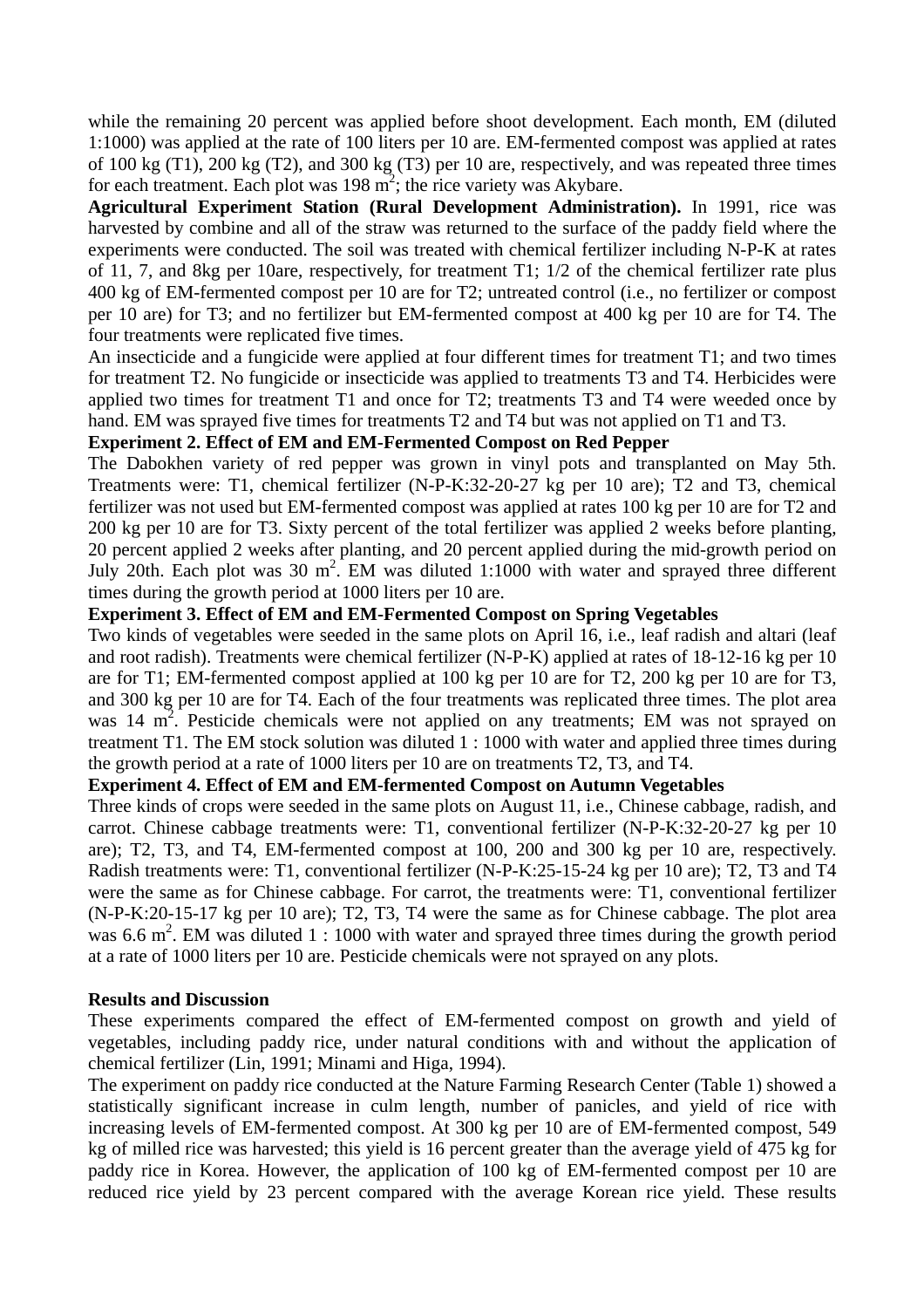indicate that the national average rice yield can be increased with the addition of EM-fermented compost at rates above 200 kg per 10 are. Rice blast, which is one of the main causes for reduction of paddy rice yield, was not considered to be a factor in these results.

| Table 1. Effects of EM and EM-Fermented Compost on Rice Growth and Yield at the Nature |
|----------------------------------------------------------------------------------------|
| <b>Farming Research Center (1992 Crop).</b>                                            |

| <b>Treatments</b> | <b>Culm Length</b> | <b>Ear Length</b> | <b>Panicles</b> | Yield                |               |
|-------------------|--------------------|-------------------|-----------------|----------------------|---------------|
|                   | (c <sub>m</sub> )  | (cm)              | (No./hill)      | Milled Rice (kg/10a) | Index $(\% )$ |
| T 1               | 72.2 <sub>b</sub>  | 17.6b             | 18.6b           | 364.5c               | 100           |
| T2                | 75.2 <sub>b</sub>  | 18.3a             | 21.5b           | 477.0b               | 131           |
| T3                | 80.5a              | 18.1ab            | 25.8a           | 549.0a               | 159           |

Paddy rice was harvested in autumn 1991; straw was scattered on the field surface and sprayed with EM. Treatments included addition of EM-fermented compost at 100 (T1), 200 (T2), or 300 (T3) kg/10a, respectively. The abbreviation for are is "a".

The average yield of paddy rice in Korea is 475 kg/10a.

Column means sharing a common letter are not significantly different at the 5% level of probability by Duncan's Multiple Range Test.

The experiment on paddy rice conducted at the Agricultural Experiment Station in 1992 (Table 2) showed that rice yield was increased by 7 percent with 400 kg per 10 are of EM-fermented compost plus one-half of the amount of fertilizer applied to the fertilizer only plots. The addition of 400 kg of compost alone per 10 are increased rice yield by 5 percent over the fertilized control. EM alone sprayed onto the plots also increased rice yield without the use of chemical fertilizer. There were no significant differences in soil chemical properties among the treatments except for  $P_2O_5$ , which was higher for T4 (Table 3).

**Table 2. Effects of EM and EM-Fermented Compost on Rice Growth and Yield at the Agricultural Experiment Station (1992 Crop).** 

| <b>Treatment</b> | <b>Panicles</b> | <b>Weight of 1000 Grains</b> | Yield                |               |  |
|------------------|-----------------|------------------------------|----------------------|---------------|--|
|                  | (No.-hill)      | (g)                          | Milled Rice (kg/10a) | Index $(\% )$ |  |
| T1               | 15.6            | 21.8                         | 557                  | 100           |  |
| T <sub>2</sub>   | 20.3            | 21.2                         | 596                  | 107           |  |
| T <sub>3</sub>   | 17.8            | 21.4                         | 574                  | 103           |  |
| T <sub>4</sub>   | 18.2            | 21.6                         | 582                  | 105           |  |

Rice was harvested in 1991 and straw returned to the surface of the field. Treatments for 1992 included: T1, chemical fertilizer (N-P-K:11-7-8 kg per 10 a); T2, chemical fertilizer (one-half rate) with EM-fermented compost at 400 kg per 10 a; T3, untreated (no amendments) control; T4, EM-fermented compost only at 400 kg per 10 a.

**Table 3. Chemical Properties of Soils During the Rice Heading Period at the Agricultural Experiment Station, Rural Development Administration (1992 Crop).** 

| <b>Treatment</b> | рH    | OМ               | T-N             | K    | Ca    | Mg   | Na    | <b>CEC</b> | $Ave.P_2O_5$ | Ave.SiO <sub>2</sub> |
|------------------|-------|------------------|-----------------|------|-------|------|-------|------------|--------------|----------------------|
|                  | (1:5) | $\mathcal{O}(6)$ | $\mathcal{O}_0$ |      | (meg/ | 100g | Soil) |            | (ppm)        | (ppm)                |
| Τ1               | 5.8   | . 67             | 0.14            | 0.29 | 72    | .63  | 0.11  | 10.7       | 72           | 62                   |
| T2               | 5.8   | .28              | 0.14            | 0.2  | .91   | 1.65 | 0.13  | 13.8       |              | 56                   |
| T3               | 5.8   | .21              | 0.14            | 0.16 | .64   | 1.57 | 0.12  | 13         | 69           | 45                   |
| T4               | 5.8   |                  | 0.14            | 0.19 | .87   | 1.63 | 0.13  | 13.3       | 85           | 52                   |

Rice harvested in 1991 and straw returned to the surface of the field.

Treatments for 1992 included: T1, chemical fertilizer; T2, chemical fertilizer with EM-fermented compost; T3, untreated (no amendments) control; T4, EM-fermented compost.

Red pepper is a very important condiment crop in Korea. It provides economic profitability for the farm household. As shown in Table 4, damping-off by *Fusarium* spp. was severe for the fertilizer treatment T1; it began about two weeks after transplanting. During the growing season, 50 percent of the red pepper plants died, which adversely affected yield. In the treatments with EM-fermented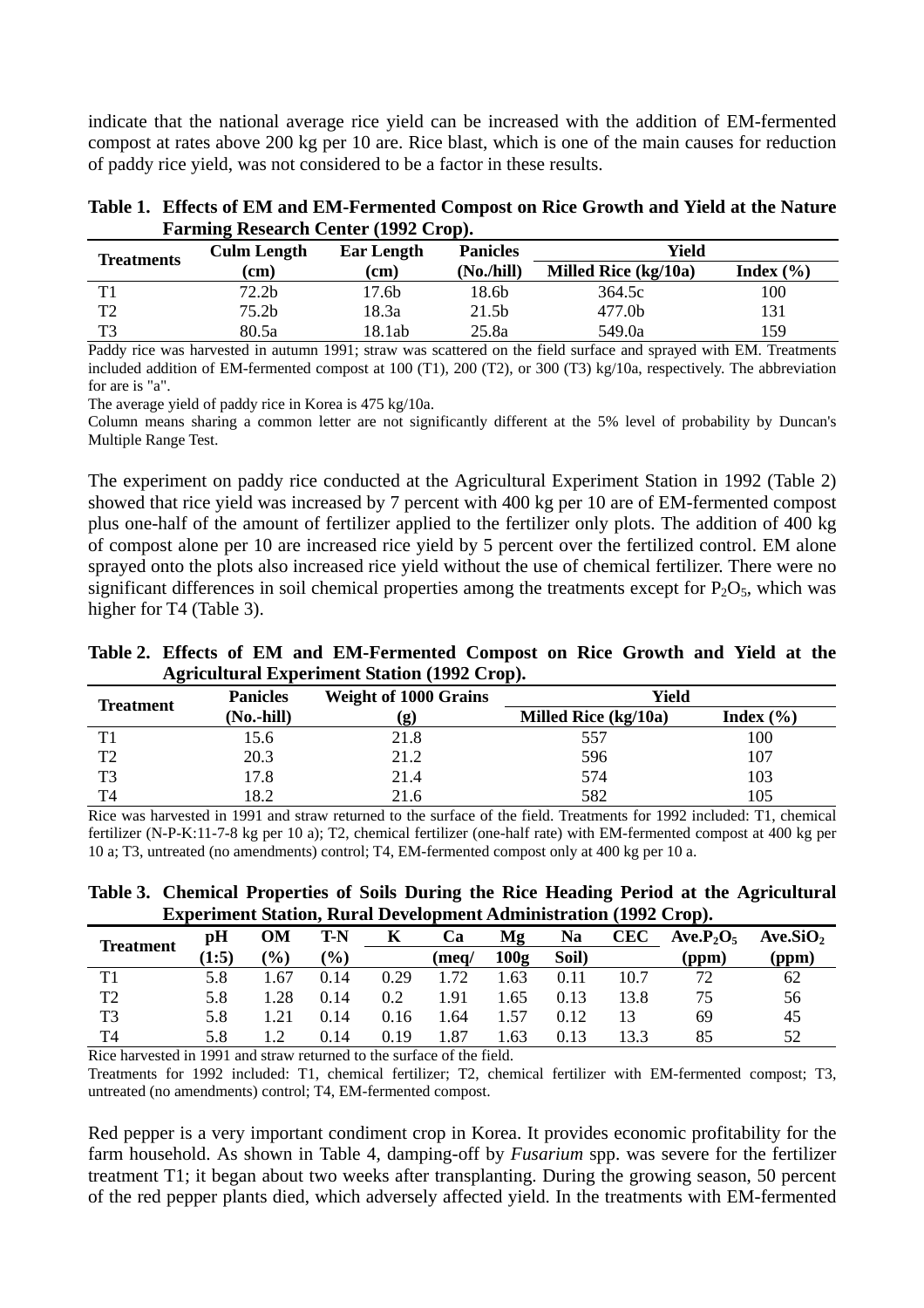compost, only 2 percent of the plants were affected by this soil-borne fungal pathogen, which caused a major difference in the incidence of the disease. Yields progressively increased as increased rates of EM-fermented compost were applied to the soil; for example, 860 kg of yield were obtained with 100 kg of compost and 971 kg of yield with 200 kg of compost. The incidence of *Phytophthora* blight, which generally causes much damage in red peppers, was apparently suppressed by EM-fermented compost.

| Table 4. Effects of EM and EM-Fermented Compost on Growth, Yield and Disease Incidence |
|----------------------------------------------------------------------------------------|
| in Red Pepper $(1992$ Crop).                                                           |

| <b>Treatment</b> | <b>Plant Height</b> | <b>Fruits</b> | Yield    | Yield Index   | Damping-off |
|------------------|---------------------|---------------|----------|---------------|-------------|
|                  | (cm)                | (No./plant)   | (kg/10a) | $\frac{9}{0}$ | (%)         |
| T1               | 62.6a               | 26.7ab        | 481      | 00            | 50          |
| T2               | 59.3b               | 25.6b         | 860      | .79           |             |
| T3               | 63.7a               | 28.9a         | 971      | 202           |             |

Treatments included: T1, chemical fertilizer; T2 and T3, EM-fermented compost at 100 and 200 kg/10 a plus EM sprayed over plots three different times during the growth period.

Column means sharing a common letter are not significantly different at the 5% level of probability by Duncan's Multiple Range Test.

The yield of leaf radish and altari, which are spring vegetables, did not show any differences between treatments at the 5 percent level with Duncan's Multiple Range Test; yields were similar to the chemical fertilizer treatment (Table 5). Also, no differences in yield were apparent with increased applications of EM-fermented compost. Therefore, it is likely that the amount of EM-fermented compost was adequate at about 100 kg per 10 are. Growth was favorable throughout the season and there was no incidence of disease. The experiment with autumn vegetables was conducted in the same plots after the harvest of the spring vegetables. Chinese cabbage, radish and carrot were planted in August. With the chemical fertilizer treatment as the control (T1, at 100 percent), the yield of Chinese cabbage was increased by 9, 16, and 41 percent with inputs of 100, 200, and 300 kg of EM-fermented compost per 10 are, respectively (Table 6).

**Table 5. Effects of EM and EM-Fermented Compost on Growth and Yield of Leaf Radish and Altari (1992 Crop).** 

|                  | <b>Fresh Weight</b>             |                            | Yield                          |                    | <b>Yield Index</b>                  |                         |
|------------------|---------------------------------|----------------------------|--------------------------------|--------------------|-------------------------------------|-------------------------|
| <b>Treatment</b> | <b>Leaf Radish</b><br>(g/plant) | <b>Altari</b><br>(g/plant) | <b>Leaf Radish</b><br>(kg/10a) | Altari<br>(kg/10a) | <b>Leaf Radish</b><br>$\frac{9}{0}$ | Altari<br>$\frac{1}{2}$ |
| T1               | 77                              | 140                        | 4259a                          | 5526a              | 100                                 | 100                     |
| T2               | 70                              | 133                        | 3822a                          | 5525a              | 90                                  | 95                      |
| T3               | 76                              | 146                        | 4213a                          | 5756a              | 99                                  | 104                     |
| T4               | 79                              | 149                        | 4374a                          | 5871a              | 103                                 | 106                     |

Treatments included: T1 chemical fertilizer; T2, T3, and T4, EM-fermented compost at 100, 200, and 300 kg/10a, respectively, plus EM sprayed over the plots.

Column means sharing a common letter are not significantly different at the 5% level of probability by Duncan's Multiple Range Test.

**Table 6. Effects of EM and EM-Fermented Compost on Growth and Yield of Chinese Cabbage (1992 Crop).** 

|                  | -                              |                  |                     |
|------------------|--------------------------------|------------------|---------------------|
| <b>Treatment</b> | <b>Fresh Weight (kg/plant)</b> | Yield $(kg/10a)$ | Yield Index $(\% )$ |
| m 1              |                                | 16,640b          | 100                 |
| ጒ                | 3.5                            | 18,200b          | 109                 |
| ፐገ               | 37<br>، ، ب                    | 19,240b          | 116                 |
|                  | 4.5                            | 23,400a          | 141                 |

Treatments included: T1 chemical fertilizer; T2, T3 and T4, EM-fermented compost at 100, 200 and 300 kg/10a, respectively, plus EM sprayed over plots.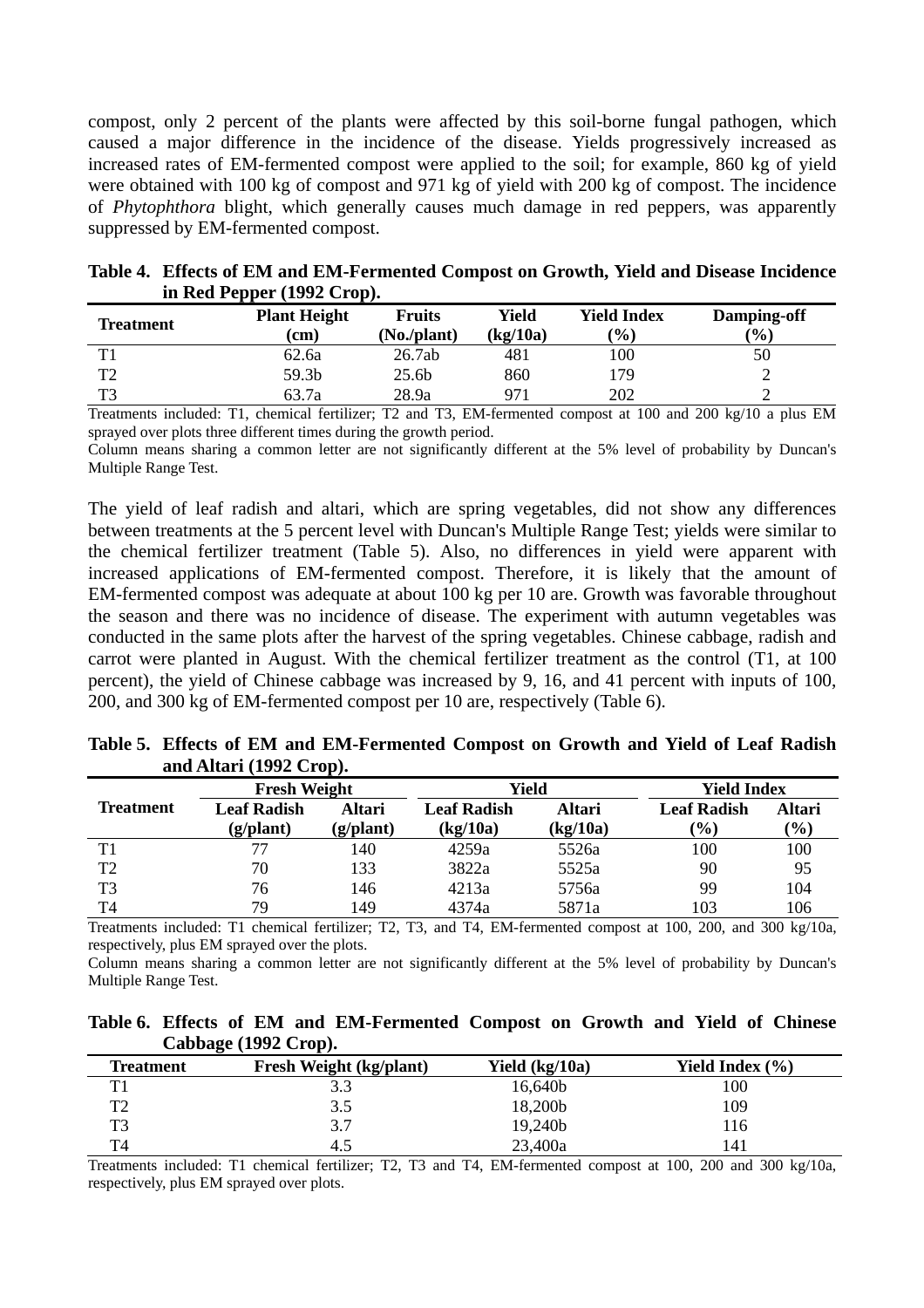The yield of radish was increased by 1, 16, and 27 percent over the fertilizer treatment with an input of 100, 200, and 300 kg of EM-fermented compost per 10 are, respectively (Table 7).

| $\mathbf{C}$ rop). |                                |                  |                     |
|--------------------|--------------------------------|------------------|---------------------|
| <b>Treatment</b>   | <b>Fresh Weight (kg/plant)</b> | Yield $(kg/10a)$ | Yield Index $(\% )$ |
| TT1                | 1.1                            | 10,186b          | 100                 |
| ፐን                 | U.I                            | 10,281b          | 101                 |
| T3                 | $\mathsf{L}.2$                 | 11,805ab         | 116                 |
| T4                 | .4                             | 12,947a          | 127                 |

**Table 7. Effects of EM and EM-Fermented Compost on Growth and Yield of Radish (1992**   $\alpha$   $\beta$ 

Treatments included: T1, chemical fertilizer; T2, T3 and T4, EM-fermented compost at 100, 200 and 300 kg/10a, respectively, plus EM sprayed over plots.

Column means sharing a common letter are not significantly different at the 5% level of probability by Duncan's Multiple Test.

As shown in Table 8, the yield of carrot was reduced by 8 and 4 percent, and increased by 4 percent with inputs of 100, 200, and 300 kg of EM-fermented compost per 10 are, respectively. Crop response to the EM-fermented compost treatments were similar to that of the chemical fertilizer treatment.

**Table 8. Effects of EM and EM-Fermented Compost on Growth and Yield of Carrot (1992 Crop).** 

| <b>Treatment</b> | <b>Fresh Weight (kg/plant)</b> | Yield $(kg/10a)$ | Yield Index (%) |
|------------------|--------------------------------|------------------|-----------------|
| T1               | 440                            | 7,920a           | 100             |
| T2               | 405                            | 7,287a           | 92              |
| T3               | 422                            | 7,603a           | 96              |
| T4               | 460                            | 8,280a           | 104             |

Treatments included: T1, chemical fertilizer; T2, T3 and T4, EM-fermented compost at 100, 200 and 300 kg/10a, respectively, plus EM sprayed over plots.

Column means sharing a common letter are not significantly different at the 5% level of probability by Duncan's Multiple Range Test.

#### **Conclusions**

The results of these experiments show that the yield of paddy rice increased over that of conventional farming by 5 to 20 percent when (a) all straw from the previous crop was returned to the paddy field, (b) 200 to 400 kg of EM-fermented compost was applied per 10 are, and (c) EM was sprayed once during the growth period.

The results from the spring and autumn vegetable crops (2 crops per year), including chinese cabbage, indicated that yields similar to those of conventional farming could be obtained by adding 100 to 200 kg of EM-fermented compost per 10 are and spraying the plots several times with EM solutions. The EM-fermented compost effectively suppressed the incidence of certain soil-borne plant diseases, but was less effective on insect pests.

The increased growth and yield response of vegetable crops to the application of EM-fermented compost can be attributed at least in part to the conservation of soil moisture during the growing season (Panchaban, 1991). Direct and indirect effects of EM on soil fertility, crop production, and crop protection were also apparent.